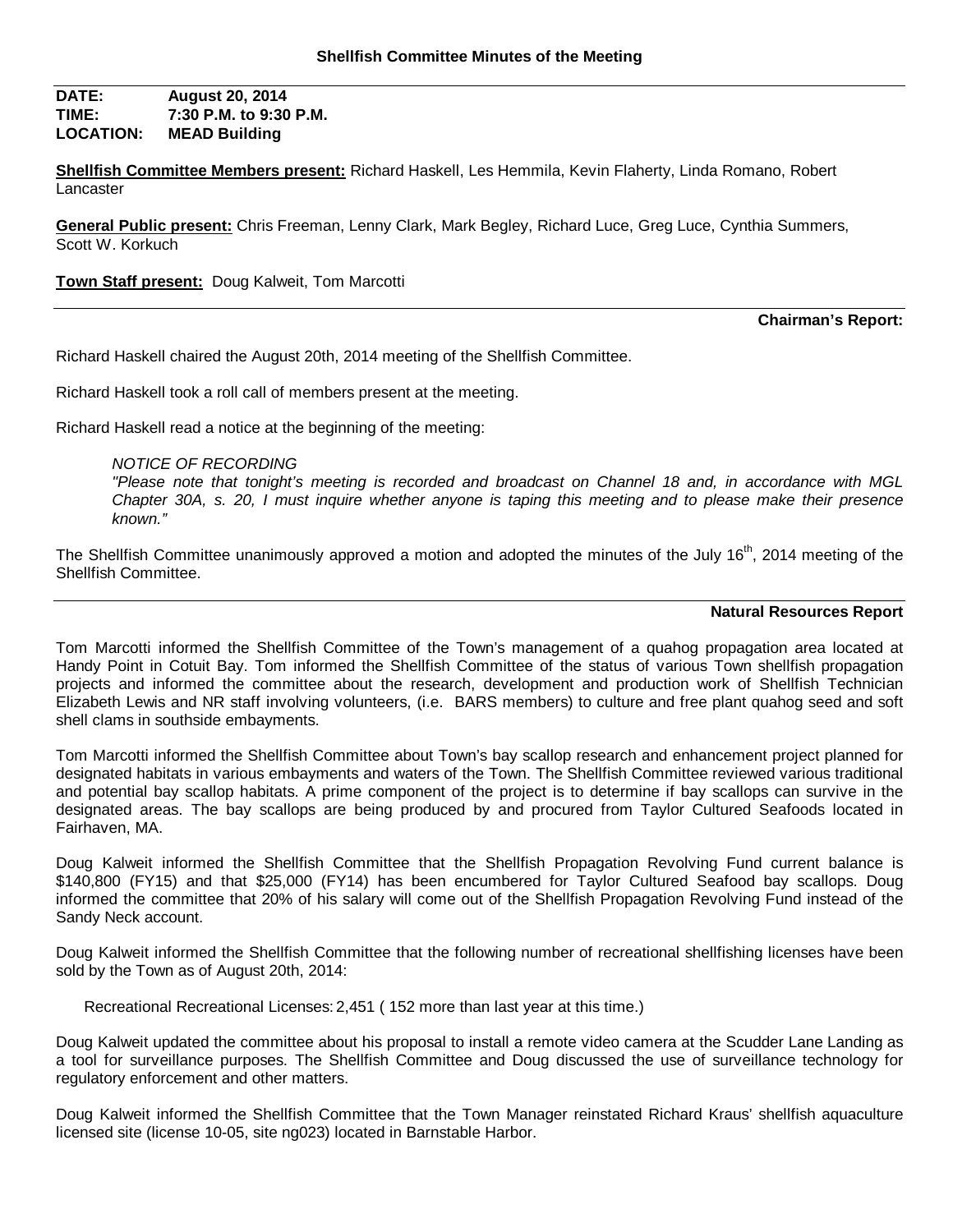# **Piers, Dredging and Shellfish Habitat Issues:**

Tom Marcotti presented an update to the Shellfish Committee and reviewed the following coastal development project proposa. A project start date of October 15<sup>th</sup> was agreed upon by local project representatives and local regulatory agencies .

|                                     | <b>Old Business</b>                                                                                  |  |
|-------------------------------------|------------------------------------------------------------------------------------------------------|--|
|                                     | Town Council Hearing Room, 2nd floor                                                                 |  |
|                                     | 367 Main Street, Hyannis MA                                                                          |  |
|                                     | Place: Barnstable Town Hall,                                                                         |  |
|                                     | Time: 6:30 P.M.                                                                                      |  |
|                                     | Public Hearing: Date: March 18, 2014                                                                 |  |
|                                     | phone: 508-428-3344                                                                                  |  |
|                                     | Osterville, MA 02655                                                                                 |  |
|                                     | P.O. Box 659 / 7 Parker Road                                                                         |  |
| <b>Applicant's</b><br><b>Agent:</b> | Sullivan Engineering Inc.                                                                            |  |
|                                     |                                                                                                      |  |
| Project:                            | To perform maintenance dredging and beach nourishment.                                               |  |
| <b>Proposed</b>                     |                                                                                                      |  |
|                                     | Map 070 / Parcel 009005                                                                              |  |
| Location:                           | 8, 10 & 14 Indian Trail, Osterville, MA 02655, Map 091 / Parcel 001 & 014                            |  |
| Project                             |                                                                                                      |  |
|                                     |                                                                                                      |  |
| Trail)                              |                                                                                                      |  |
| <b>Applicant:</b>                   | Indian Point, Inc. (owner of 8 & 10 Indian Trail) & Homeport Investments II, LLC (owner of 14 Indian |  |

# **A)**

The Aquaculture Sub-Committee is in the process of formulating proposed amendments to the Town of Barnstable Aquaculture License Regulations (Article IX) for submittal to Shellfish Committee for review. Les Hemmila informed the Shellfish Committee of the sub-committee's progress.

The Shellfish Committee discussed and reviewed the Aquaculture Sub-Committee's proposed amendments to Aquaculture License Regulations (Article IX), revised them, and unanimously passed individual motions for the following three proposed amendments as included below.

CHAPTER 407

ARTICLE IX

Aquaculture License Regulations

Proposed amendments approved by the Shellfish Committee at its August 20, 2014 meeting

## **EXISTING REGULATION**

#### **§ 407-60. Filing of annual reports.**

Licensees shall file annual reports with NR in accordance with the form provided by NR on or before December 31 of each year and shall produce documents upon the request of NR showing purchase and sale slips stating the total amount of each kind of shellfish planted, produced or marketed during the preceding year (January 1 through December 31) upon or from the licensed area, and an estimate of the total number of each kind remaining. The report shall disclose all necessary information as required by these regulations and NR which establishes that the licensee reached the reasonable production value.

### **Change:**

Licensees shall file annual reports with NR in accordance with the form provided by NR on or before February 28 of each year and shall produce documents upon the request of NR showing purchase and sale slips stating the total amount of each kind of shellfish planted, produced or marketed during the preceding year (January 1 through December 31) upon or from the licensed area, and an estimate of the total number of each kind remaining. The report shall disclose all necessary information as required by these regulations and NR which establishes that the licensee reached the reasonable production value.

#### **Rationale:**

To conform with Massachusetts General Laws Chapter 30 Section 65.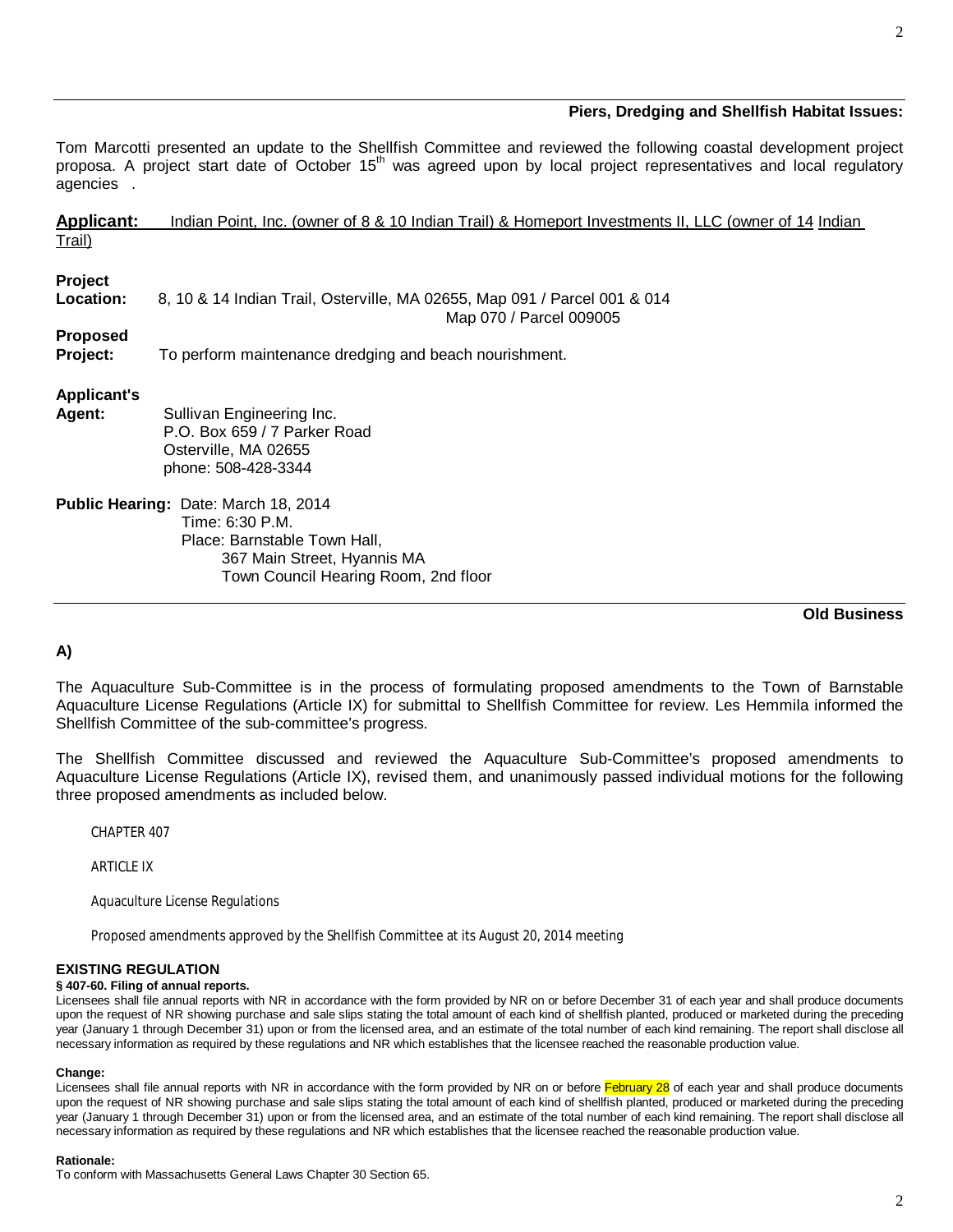### **EXISTING REGULATION**

### **§ 407-63. Responsibility for gear and tackle.**

The license holder assumes all liability for all gear and tackle used on the license. If any such gear is moved to a location off the license, it shall be the responsibility of the licensee to remove said gear. If within 21 days after notification to the licensee by NR that the licensee has not complied with this requirement, the Town may cause such gear to be removed at the expense of the licensee. All floating gear and cages and netting greater than 200 square feet shall bear the license number of the license. Every licensee shall permanently mark or tag, in a conspicuous place, each shellfish container, used on the licensed site, with the four digit state propagation permit number issued to the licensee. Netting shall be marked or tagged in a conspicuous place, per every 200 square feet. Said regulation is subject to fine schedule for non-compliance. The shellfish constable shall have the authority to temporarily waive these regulations if the presence of ice, severe weather or other condition hampers the ability of the licensee to immediately comply with these regulations.

#### **Change:**

The license holder assumes all liability for all gear and tackle used on the license. If any such gear is moved to a location off the license, it shall be the responsibility of the licensee to remove said gear. If within 21 days after notification to the licensee by NR that the licensee has not complied with this requirement, the Town may cause such gear to be removed at the expense of the licensee. All floating gear and cages and netting greater than 200 square feet shall bear the license number of the license. Every licensee shall permanently mark or tag, in a conspicuous place, each shellfish container, used on the licensed site, with the four digit state propagation permit number issued to the licensee. Netting shall be marked or tagged in a conspicuous place, per every 200 square feet. Said regulation is subject to fine schedule for non-compliance. The shellfish constable shall have the authority to temporarily waive these regulations if the presence of ice, severe weather or other condition hampers the ability of the licensee to immediately comply with these regulations. No structure or device used in the production of shellfish shall protrude more than 24" above the substrate between April 15 and November 15.

**Rationale:** Following the former Army Corps Aquaculture Guidelines with minor changes in height.

#### **EXISTING REGULATION**

#### **§ 407-64. Removal of gear upon termination of license.**

When a license is discontinued or terminated for any reason, the license holder shall be required to remove all gear from the waters and substrate within 60 days of the license termination date. Any and all equipment not removed within 60 days may be removed by the Town at the expense of the licensee.

When a license is discontinued or terminated for any reason, the license holder shall be required to remove all gear from the waters and substrate within 60 days and shellstock to be removed in 6 months from the license termination date. Any and all equipment not removed within 60 days and shellstock not removed in 6 months shall be removed by the Town at the expense of the licensee.

**B)**

The Shellfish Committee reviewed the committee's Barnstable Harbor shellfish aquaculture site expansion area proposal. Les informed the Shellfish Committee that by consensus the Aquaculture Sub-Committee members agreed to return the responsibility of developing the Shellfish Committee's proposed shellfish aquaculture license site area in Barnstable Harbor back to the Shellfish Committee.

## **New Business**

## **A. Shellfish Aquaculture License Renewal Application:**

The Shellfish Committee reviewed and discussed the shellfish aquaculture license renewal application of **Cynthia Summers** and unanimously passed a motion recommending that her license be renewed by the Town Manager. Cynthia Summers' shellfish aquaculture site is located in Barnstable Harbor (site ng039; license #99-27; 1.95 acres). A public hearing for the proposed renewal application was held on Friday, August 8, 2014 at 9:00 A.M. in the Selectman's Conference Room, Town Hall Building, 367 Main Street, Hyannis, MA.

### **B. Shellfish Aquaculture License Renewal Application:**

The Shellfish Committee reviewed and discussed the shellfish aquaculture license renewal application of Jennifer Mullin and unanimously passed a motion recommending that her license be renewed by the Town Manager. Jennifer Mullin's shellfish aquaculture site is located in Barnstable Harbor (site ng004; license #99-04; 0.96 acres). A public hearing for the proposed renewal application will be held on Thursday, August 21, 2014 at 9:00 A.M. in the Selectman's Conference Room, Town Hall Building, 367 Main Street, Hyannis, MA.